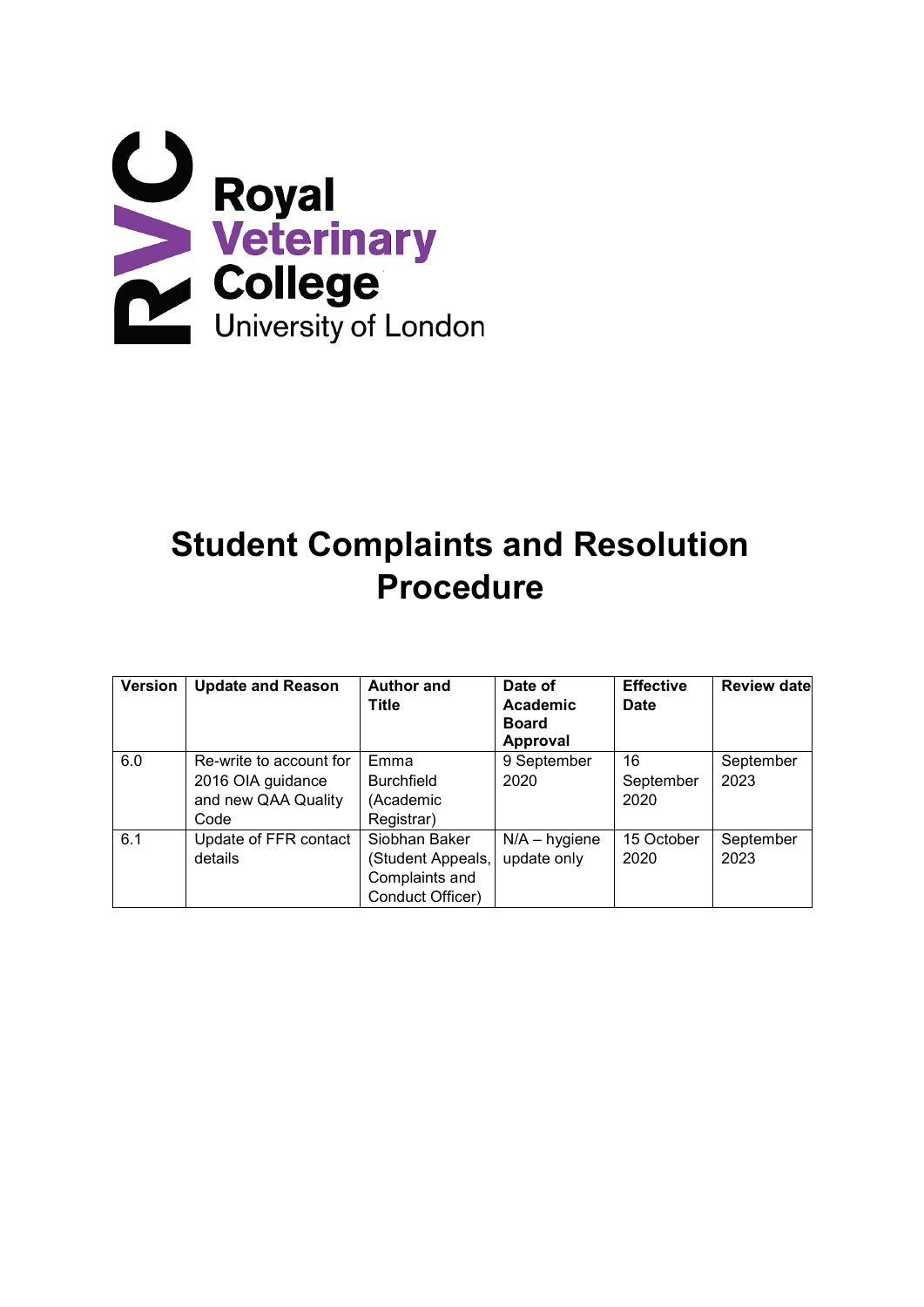| <b>Contents</b>         |                                                            | Page            |
|-------------------------|------------------------------------------------------------|-----------------|
| 1                       | <b>Introduction and purpose</b>                            | $\mathbf{2}$    |
| 1.1                     | Principles of the complaint resolution procedure           | $\overline{2}$  |
| 1.2                     | Who can use this procedure?                                |                 |
| 1.3                     | Anonymous and vexatious complaints                         | $\overline{2}$  |
| 1.4                     | Definition of a complaint                                  | 3               |
| 1.5                     | Complaint or appeal?                                       | 3               |
| $1.\overline{6}$        | Relation to other procedures                               | 3               |
| 1.7                     | Responsibilities of students                               |                 |
| 1.8                     | Support and advice for making a complaint                  |                 |
| $\overline{2}$          | <b>Process</b>                                             |                 |
| 2.1                     | Procedure stages                                           |                 |
| 2.2                     | Indicative timescales                                      | 5               |
| 2.3                     | Students using more than one procedure                     | 4               |
| 2.4                     | Reasonable adjustments                                     | 5               |
| $\overline{\mathbf{3}}$ | <b>Confidentiality and record keeping</b>                  | 5               |
| 3.1                     | Confidentiality                                            | 5               |
| 3.2                     | Record keeping                                             | 5               |
| $\overline{\mathbf{4}}$ | <b>Partner institutions</b>                                | 5               |
| 4.1                     | What is a partner institution?                             | 5               |
| 4.2                     | How to raise a concern or make a complaint about a partner | 6               |
|                         | institution                                                |                 |
| 5                       | Stage 1 - Raising a concern for informal resolution<br>6   |                 |
| 5.1                     | How to raise a concern                                     | 6               |
| 5.2                     | What to expect                                             | 6               |
| 5.3                     | What happens if the concern is not satisfactorily resolved | 6               |
| $6\phantom{1}$          | Stage 2 - Making a formal complaint                        | $6\phantom{1}6$ |
| 6.1                     | How to make a formal complaint                             | 6               |
| 6.2                     | <b>Initial review</b>                                      | $\overline{7}$  |
| 6.3                     | <b>Complaint investigations</b>                            | $\overline{7}$  |
| 6.4                     | Mediation                                                  | 8               |
| 6.5                     | Investigation outcomes                                     | 8               |
| 6.6                     | <b>Complaints Review Panel</b>                             | 8               |
| $\overline{7}$          | Stage 3 - internal Final Formal Review                     |                 |
| 7.1                     | Grounds for a final formal review                          | 9               |
| 7.2                     | How to request a Final Formal Review                       | 9               |
| 8                       | Stage 4 - Office of the Independent Adjudicator (external  | 9               |
|                         | review)                                                    |                 |
| 8.1                     | How to raise a compliant with the OIA                      | 9               |

## **1. Introduction and purpose**

## **1.1 Principles of the complaint resolution procedure**

The Royal Veterinary College (RVC) is committed to providing a high-quality educational experience for all of our students. It is critical that we understand when things are not working as they should for any student who feels that they have received poor service or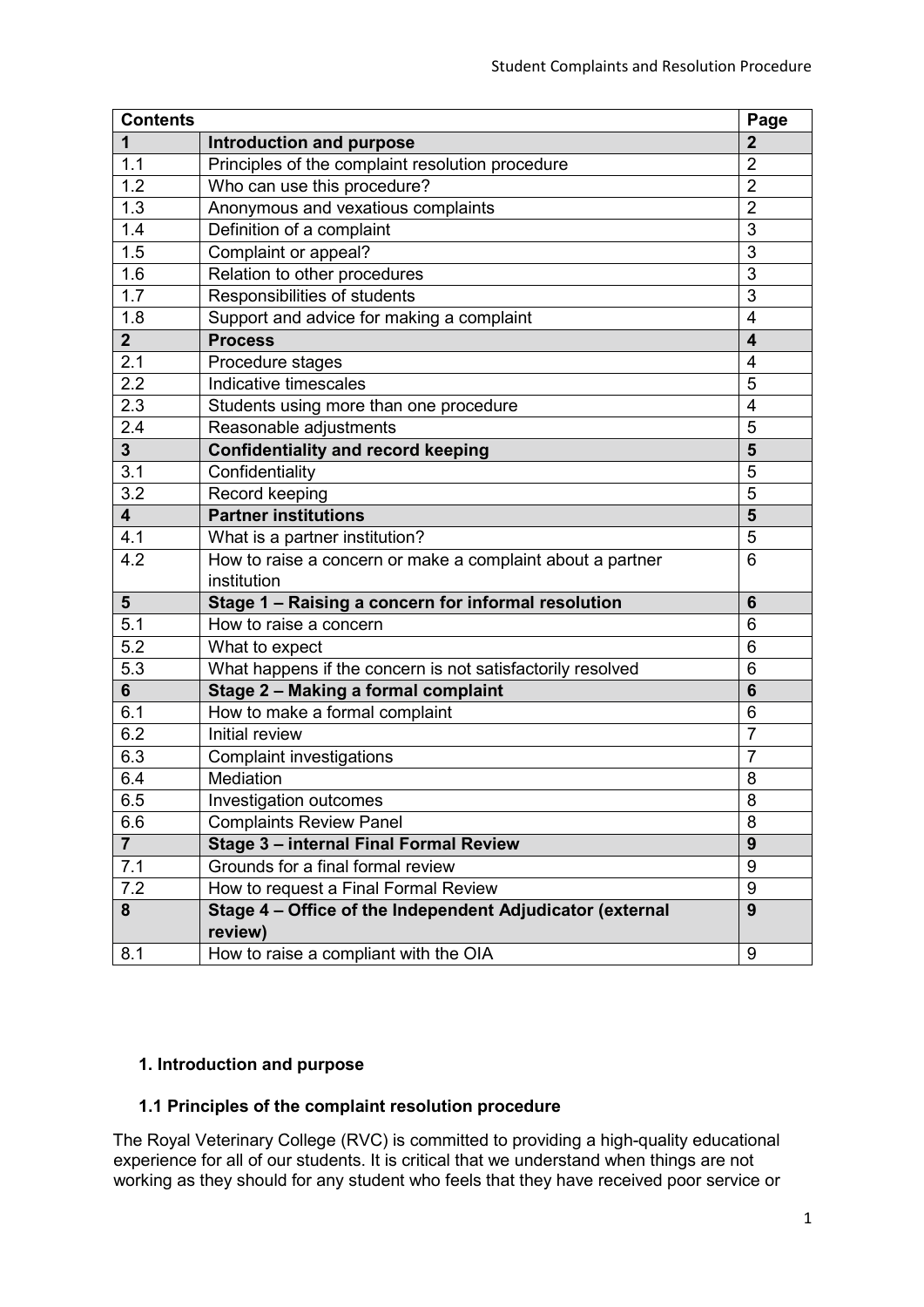have been unreasonably treated by the RVC. We welcome the opportunity to listen to student concerns and deal with them appropriately.

Students should feel confident in raising a concern or making a complaint; they will not experience any detriment or disadvantage in further dealings with the RVC after doing so in good faith.

The RVC will evaluate its complaints, along with other forms of feedback, in order to improve the quality and effectiveness of its educational delivery and services.

#### **1.2 Who can use the Student Complaints and Resolution Procedure?**

This procedure can be used by:

- I. Any student who is currently enrolled, or was enrolled within the past three months, on a programme that leads to the award of RVC credit. This may contribute to a University of London degree awarded by the RVC; a programme that leads to the award of an RVC degree or simply be credit that is awarded by the RVC (which may or may not contribute to a degree award by another higher education provider or professional body)
- II. A group of students as described above who have the same grievances. The group should nominate one student to act as their representative with whom the RVC will correspond

This procedure cannot be used by:

- I. A third-party (e.g. parent or legal representative) to complain on behalf of an RVC student unless the student is under 18 years of age
- II. Applicants to the RVC please use the [Admissions Policy and Procedure](https://www.rvc.ac.uk/Media/Default/About/Academic%20Quality,%20Regulations%20and%20Procedures/General/admissions-policy-taught-courses.pdf) [t](https://www.rvc.ac.uk/Media/Default/About/Academic%20Quality,%20Regulations%20and%20Procedures/General/admissions-policy-taught-courses.pdf)o raise a concern or complaint
- III. Students complaining about the Royal Veterinary College Students' Union (RVCSU) – please visit<https://www.rvcsu.org.uk/>
- IV. Clients of our veterinary services please use the links below to raise a concern or complaint:

<https://www.rvc.ac.uk/equine-vet/information-and-advice/raising-a-concern> <https://www.rvc.ac.uk/small-animal-vet/general-practice/about-us/privacy-statement>

V. Members of the public – please contact the College Secretary via email mgrigson@rvc.ac.uk to outline your concerns

## **1.3 Anonymous and vexatious complaints**

Anonymous concerns or complaints will not normally be considered by the RVC as they cannot readily be investigated. In cases where the concern or complaint relates to the behaviour of a student or member of staff, it is particularly difficult to maintain anonymity or provide the reported person with an adequate right of reply. However, we may decide to consider an anonymous concern or complaint if there are compelling reasons (supported by evidence) to do so. In these cases, we will make every effort to preserve the anonymity of the reporting student.

Vexatious concerns/complaints are those which are unfounded, not evidenced and primarily intended to cause annoyance or hurt. Students who make such allegations may themselves be subject to misconduct proceedings. This procedure may be halted at any stage if the concern/complaint recipient or investigator judges it to be vexatious. In these circumstances the student will be notified of this in writing and reasons/evidence provided as to why the complaint was deemed vexatious.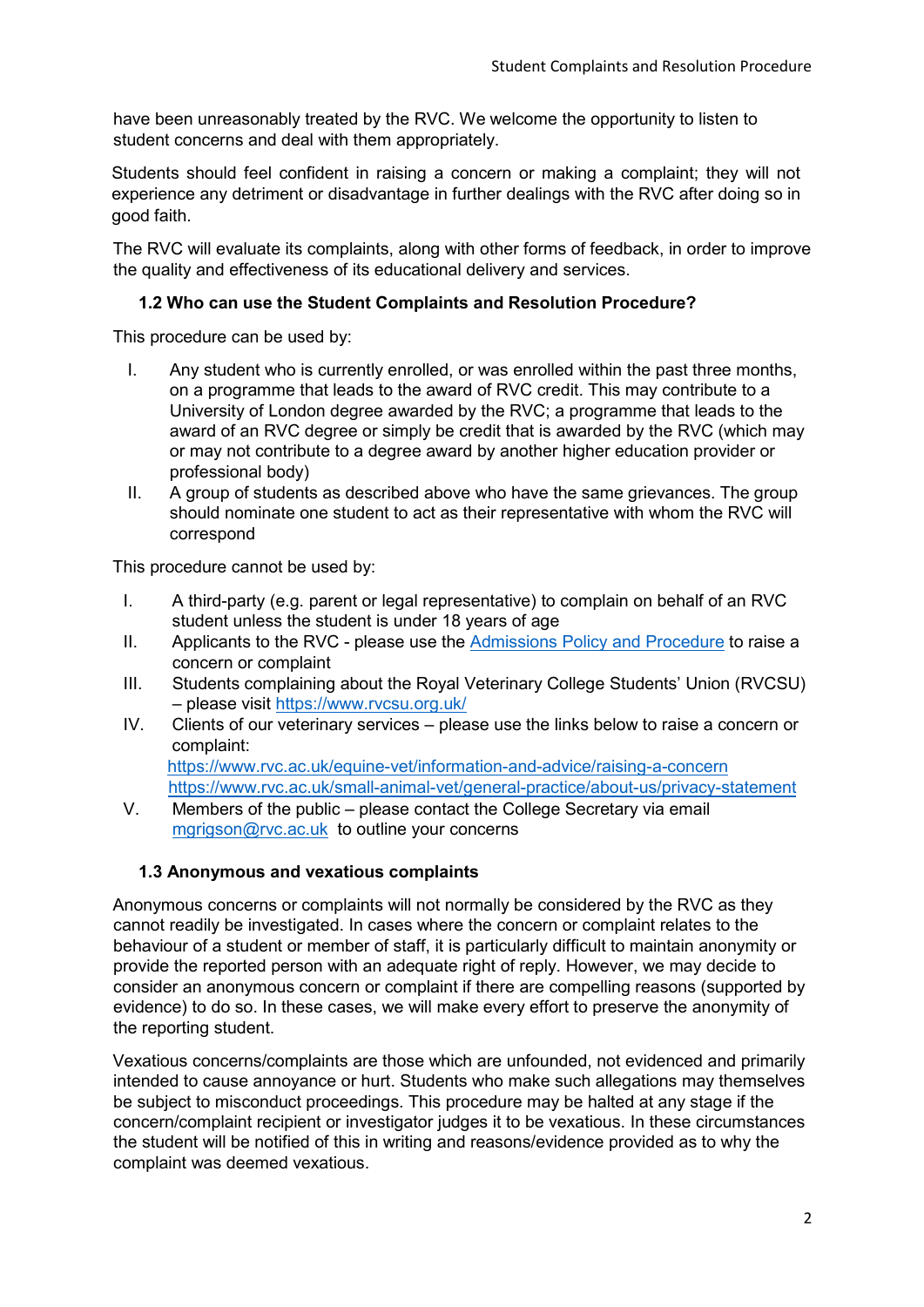# **1.4 Definition of a complaint**

The Office of the Independent Adjudicator (OIA) defines a complaint as "an expression of dissatisfaction by one or more students about a provider's action or lack of action, or about the standard of service provided by or on behalf of the provider". Examples of complaints therefore include:

- I. Failure to meet obligations, including those outlined in course/student handbooks
- II. Misleading or incorrect information provided during the application process III. Concerns re: educational delivery
- IV. Poor quality support, resources or facilities either provided by the RVC or its agents

A student cannot complain about academic judgement that is concluded following correct application of RVC procedures (e.g. exam boards). The OIA define academic judgement as:

"Academic judgement is not any judgement made by an academic; it is a judgement that is made about a matter where the opinion of an academic expert is essential. So for example a judgement about marks awarded, degree classification, research methodology, whether feedback is correct or adequate, and the content or outcomes of a course will normally involve academic judgement." (OIA, [2018](https://eur01.safelinks.protection.outlook.com/?url=https%3A%2F%2Fonlinelibrary.wiley.com%2Fdoi%2Ffull%2F10.1111%2F1467-9752.12431%23jope12431-bib-0017&data=02%7C01%7Ceburchfield%40rvc.ac.uk%7C1a5d847b05de42341f8908d84f4ca39a%7C45a3be7c94024fbead438d1faebfb42d%7C0%7C0%7C637346538397791009&sdata=vuv1gbcGB0eq8Bh3NDa5cpK%2BkPbv02qqElEa8iLCxMk%3D&reserved=0)[,](https://eur01.safelinks.protection.outlook.com/?url=https%3A%2F%2Fonlinelibrary.wiley.com%2Fdoi%2Ffull%2F10.1111%2F1467-9752.12431%23jope12431-bib-0017&data=02%7C01%7Ceburchfield%40rvc.ac.uk%7C1a5d847b05de42341f8908d84f4ca39a%7C45a3be7c94024fbead438d1faebfb42d%7C0%7C0%7C637346538397791009&sdata=vuv1gbcGB0eq8Bh3NDa5cpK%2BkPbv02qqElEa8iLCxMk%3D&reserved=0) Section 30.2)

#### **1.5 Complaint or appeal?**

The OIA define an appeal as "a request for a review of a decision of an academic body charged with making decisions on student progress, assessment and awards". Students making such a request should refer to our [Appeals and Representation](https://www.rvc.ac.uk/about/the-rvc/academic-quality-regulations-procedures#panel-further-student-policies-and-procedures) procedures. If students remain unclear as to which procedure to use they should email the Student Appeals, Complaints and Conduct Officer for further guidance.

#### **1.6 Relation to other procedures**

[Dignity at Work Policy](https://www.rvc.ac.uk/Media/Default/About/Human%20Resources/Documents/dignity-at-work-policy.pdf) – this policy describes the expectations of behaviour of staff and students of the RVC with regards to bullying and harassment. Students who feel they have been subject to bullying and harassment should use this procedure to inform the RVC.

[Student Engagement](https://www.rvc.ac.uk/about/the-rvc/academic-quality-regulations-procedures/student-engagement#panel-student-representatives) – Many RVC committees and [quality assurance processes](https://www.rvc.ac.uk/about/the-rvc/academic-quality-regulations-procedures#panel-academic-quality-assurance-enhancement-procedures) provide opportunities for students to provide feedback to the RVC. We encourage students to use opportunities such as student surveys, course representatives and discussions with staff to provide this feedback in a constructive manner. However, where a student feels that there has been a particular disadvantage or the concern/complaint is more urgent they should use this procedure to inform the RVC.

#### **1.7 Responsibilities of students**

We expect students to treat all members of our community with respect as outlined in our [Student Charter](https://www.rvc.ac.uk/Media/Default/About/Academic%20Quality,%20Regulations%20and%20Procedures/General/THE%20ROYAL%20VETERINARY%20COLLEGE%20CHARTER.pdf) and the [General Regulations for Study and Award;](https://www.rvc.ac.uk/about/the-rvc/academic-quality-regulations-procedures#panel-further-student-policies-and-procedures) This includes when raising a concern/complaint with the RVC. We encourage students to raise concerns responsibly by following this procedure; grievances raised via social media are therefore discouraged and will not normally be responded to.

## **1.8 Support and advice for making a complaint**

Students who are unsure about raising a concern or making a formal complaint can approach a range of staff and supporters for advice:

- I. Tutor
- II. Senior Tutor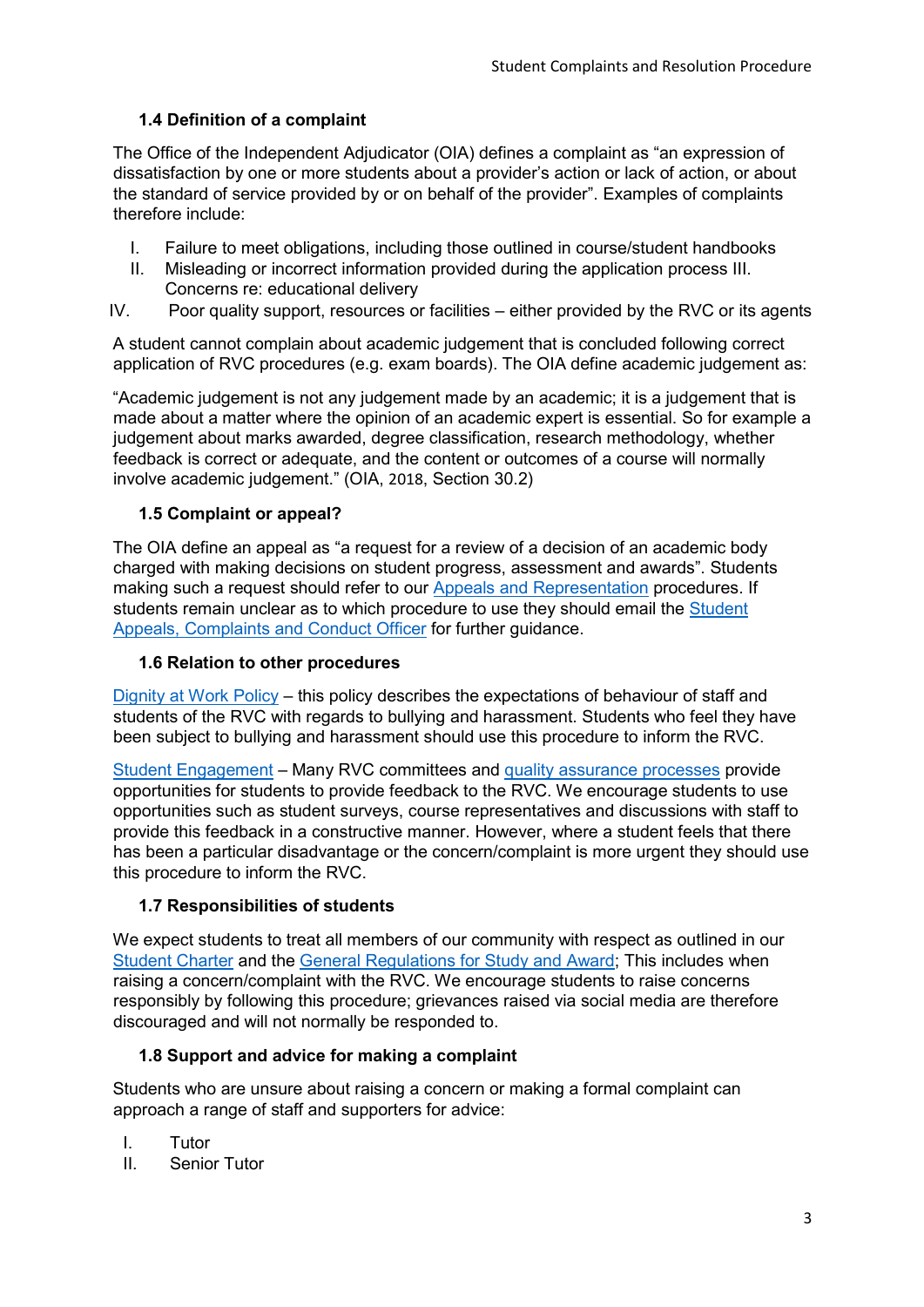- III. Supervisor
- IV. Departmental Postgraduate Research (PGR) Advisor V. Research Degrees Officer
- VI. Student Union Representative
- VII. Course Director or Academic Head of the Graduate School
- VIII. Year Leader
- IX. Advice Centre staff
- X. Student Appeals, Complaints and Conduct Officer

#### **2. Process**

#### **2.1 Procedure stages**

This procedure provides for initial informal resolution and subsequent formal proceedings:

| Stage 1   Raising a concern for informal resolution                           |  |
|-------------------------------------------------------------------------------|--|
| Stage 2   Formal complaint                                                    |  |
| Stage 3   Final Formal review (internal to RVC)                               |  |
| Stage 4   Office of the Independent Adjudicator (independent external review) |  |

#### **2.2 Indicative timescales for each stage**

| Stage 1                                                                                       | Informal concern                      | 10 calendar days                     |  |
|-----------------------------------------------------------------------------------------------|---------------------------------------|--------------------------------------|--|
| Stage 2                                                                                       | Formal complaint                      | 60 calendar days                     |  |
| Stage 3                                                                                       | Final Formal Review                   | 30 calendar days                     |  |
| Stage 4                                                                                       | Office of the Independent Adjudicator | 90 calendar days from receipt of all |  |
|                                                                                               |                                       | requested information*               |  |
| *Dlogoo vioit https://www.oigbo.org.uk/gbout.us/our.oppomo/our.rules/ for further information |                                       |                                      |  |

\*Please vi[sit https://www.oiahe.org.uk/about-us/our-scheme/our-rules/](https://www.oiahe.org.uk/about-us/our-scheme/our-rules/) [fo](https://www.oiahe.org.uk/about-us/our-scheme/our-rules/)r further information

We will make every effort to adhere to the timescales above but matters of complexity and/or periods of RVC closure or staff absence may require additional time to ensure that the concern/complaint is fully understood, investigated and the outcome fully considered. Where these timescales need to be extended we will confirm this in writing to the student and keep them regularly informed of progress.

Students should support us in completing procedures in a timely manner by adhering to any deadlines set for submission of material, attending meetings etc. as far as possible – and letting us know if these cannot be met at the earliest opportunity, providing both reasons for any delay and anticipated completion dates.

## **2.3 Students using more than one procedure**

Students may raise concerns or complaints that are usually managed by more than one procedure. If these cannot be considered together, or the student does not agree for them to be considered together, we will inform the student in writing which issues will be managed under which procedure and provide direction to the appropriate procedures. These may run concurrently; however, it may be necessary to suspend one procedure until another has been completed. In all cases we will provide the student with an explanation as to how the matters will be investigated and which procedures will be utilised.

## **2.4 Reasonable adjustments**

We encourage students to let us know at the earliest opportunity if they have any disabilities, learning differences or personal circumstances that may require us to make reasonable adjustments to complaints processes so that we have sufficient time to consider these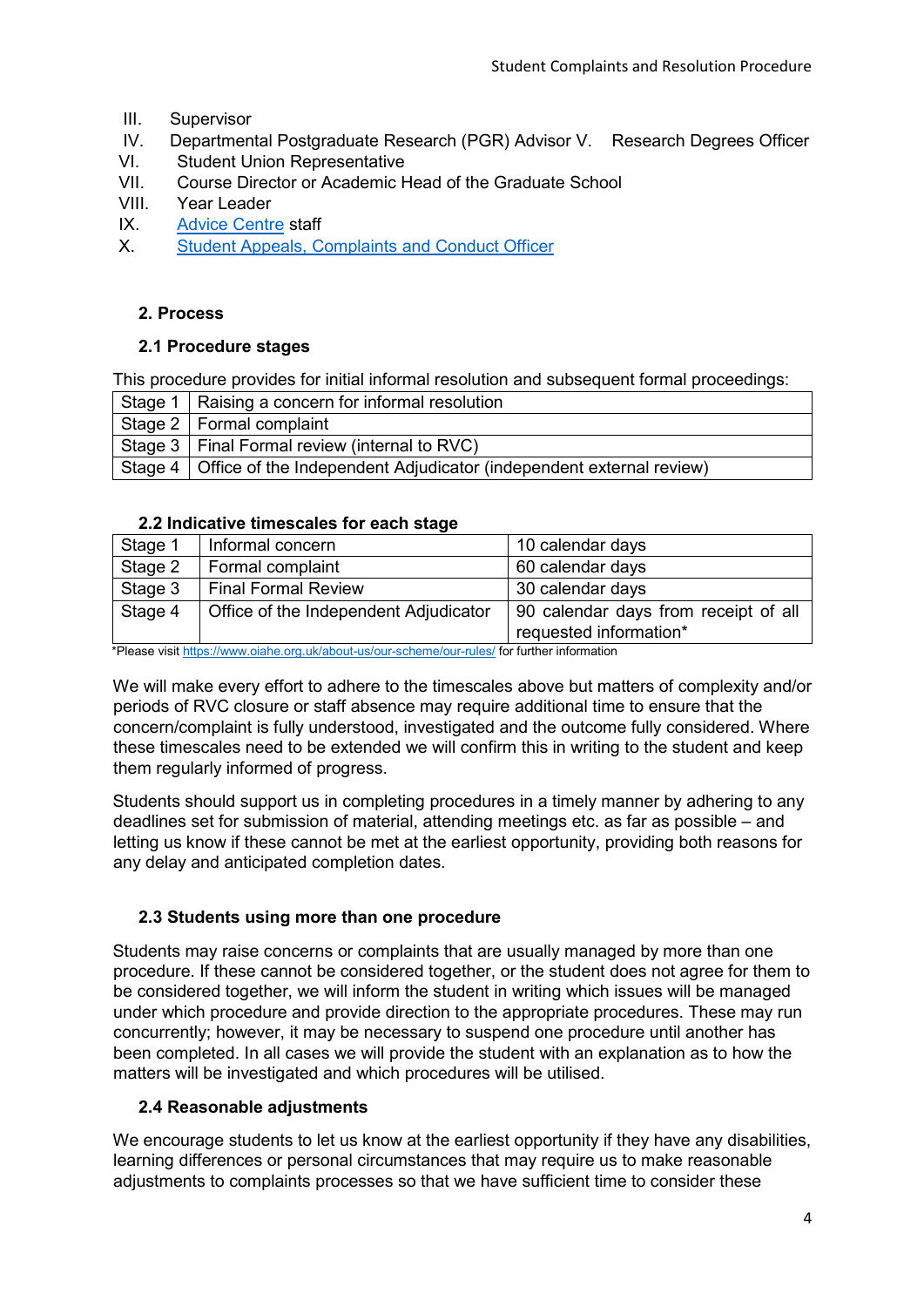requests and implement any agreed adjustments. These may include providing information in different formats, providing additional breaks during meetings or conducting meetings via video-conferencing (for example where students are working/carers and unable to travel).

# **3. Confidentiality and record keeping**

# **3.1 Confidentiality**

We do not normally consider anonymous concerns or complaints for the reasons outlined in 1.3. However, we do understand that raising a concern or making a complaint is a private and often sensitive matter; information received throughout the process will therefore be limited to those involved in the investigation and resolution of the case. Individuals providing statements for the case will also be requested to maintain confidentiality and ensure that the case is not discussed amongst the RVC or wider community.

As noted in 1.1, we regularly review and report on the volume and outcomes of formal complaints procedures to ensure that we can improve the student experience. All reporting information and data provided to individuals and committees for this purpose is anonymised.

## **3.2 Record keeping**

Where an informal concern is raised, there will be no formal or central record held of the concern. Students are therefore advised to keep a copy of all correspondence in case they are dissatisfied with the outcome at this informal stage and they wish to use this information as part of their supporting evidence when making a formal complaint.

Formal complaints are administered centrally by the Student Appeals, Complaints and Conduct Officer within the Academic Registry. Records of formal complaints are retained for 3 years following student graduation or exit from the RVC to enable us to respond to any requests regarding the decision and process that may be made by the OIA.

## **4. Partner institutions**

## **4.1 What is a partner institution?**

In order to provide educational and other student experiences the RVC may partner with other Higher Education Providers (HEP) or organisations. Examples of these include joint and franchised degree programmes and partnerships with veterinary practices to provide clinical training.

## **4.2 How to raise a concern or make a complaint about a partner institution**

In all cases we encourage students to try to resolve their concerns informally and directly with the partner institution. Raising a concern locally and at the time of the issue leading to the concern increases the opportunity for early resolution to negate any adverse impact on the student's experience and learning. However, if the matter is not resolved to their satisfaction, students are able to raise the matter with the RVC as a Stage 2 formal complaint.

## **5. Stage 1 – Raising a concern for informal resolution**

## **5.1 How to raise a concern**

Students should raise their concerns in person or in writing via email or letter (not social media) directly with the member of staff most related to the concern. Raising a concern locally and at the time of the issue leading to the concern increases the opportunity for early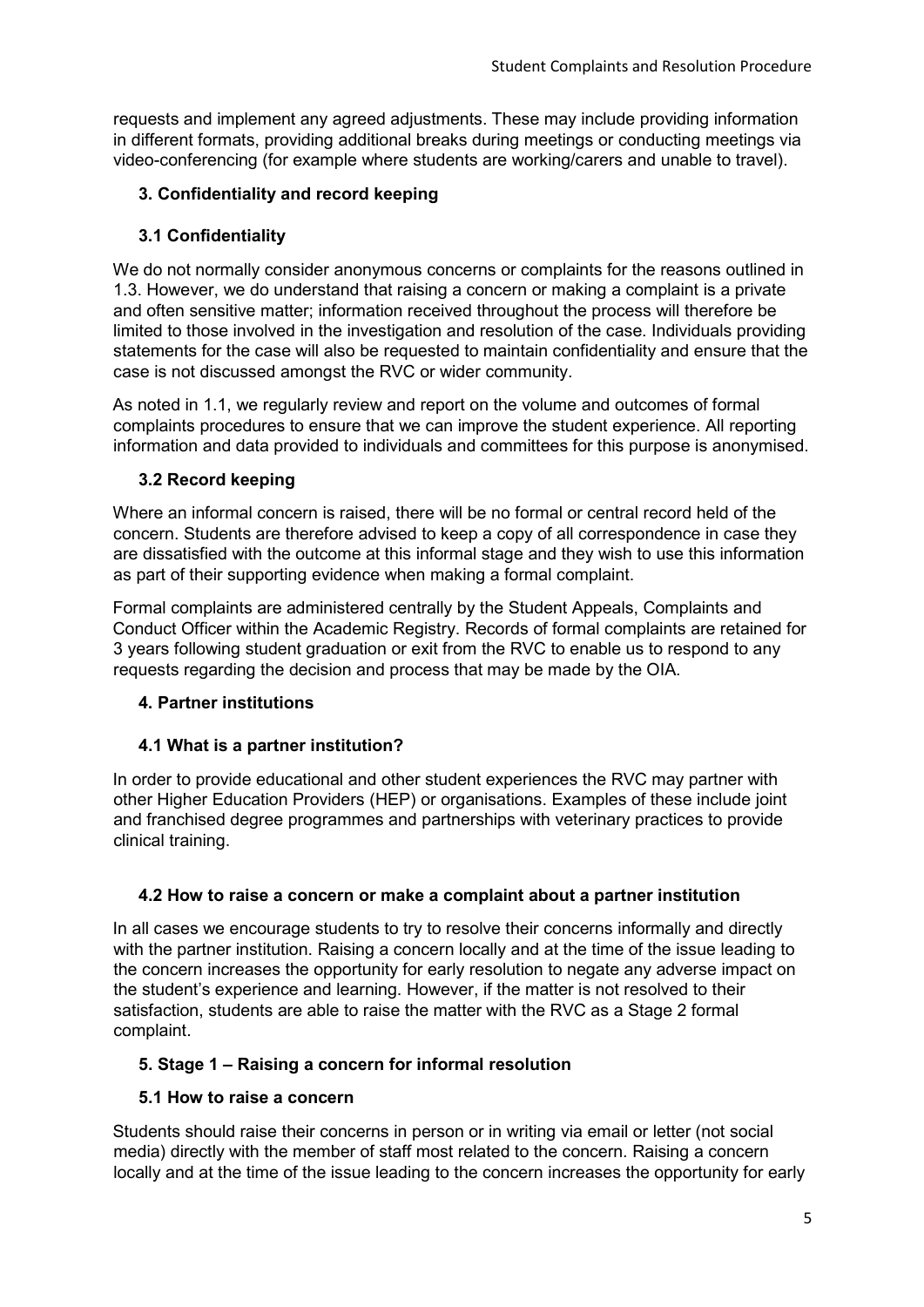resolution to negate any adverse impact on the student's experience and learning. If the student feels uncomfortable about this they may raise it through a third party such as their course representative, tutor or supervisor, member of the Advice Centre or a Student Union Representative. The student should make sure that the issue is clearly outlined, explain the impact that it has had on them and suggest what might resolve the problem.

In some circumstances, such as bullying or harassment, it may not be appropriate for the student to raise their concerns directly. In these circumstances, students are advised to contact the Advice Centre for wellbeing support and guidance on next steps. **5.2 What to expect** 

The person receiving the concern will consider the issues presented and may ask the student for additional information or seek independent evidence but a full and formal investigation will not be undertaken.

They may also determine and implement an appropriate remedy (in consultation with relevant colleagues if necessary) at this stage if they consider the concern to be justified in whole or part.

The person receiving the concern may advise the student to proceed directly to Stage  $2 -$ Formal Complaint if the concern is complex or serious in nature and therefore warrants a full investigation.

In all cases it will be explained to the student, either verbally or in writing (likely dependent on how and when the concern was raised) the response to their concern and any further action that needs to be taken by the student and/or the RVC.

#### **5.3 What happens if the concern is not satisfactorily resolved?**

If the student remains dissatisfied with the resolution they must be directed to Stage 2 – Formal Complaint and provided with a copy of this procedure.

#### **6. Stage 2 – Formal complaint**

#### **6.1 How to make a formal complaint**

Formal complaints must be submitted by completing the Student Formal Complaint Form via email to studentcomplaints@rvc.ac.uk within three months of the issue leading to the complaint arising.

Students are expected to use this form to clearly and succinctly:

- I. Describe the circumstances leading to the complaint
- II. Outline the impact that it has had on them/their learning opportunities
- III. Confirm the action taken so far to informally resolve the complaint IV. Confirm the resolution they are seeking

All students must provide supporting evidence with their complaint form; complaints received without evidence are likely to be rejected during initial review by the Student Appeals, Complaints and Conduct Officer.

Students must also ensure that they provide information for all grievances at the point of submission as it will not be possible to substantially extend the scope of an investigation once started.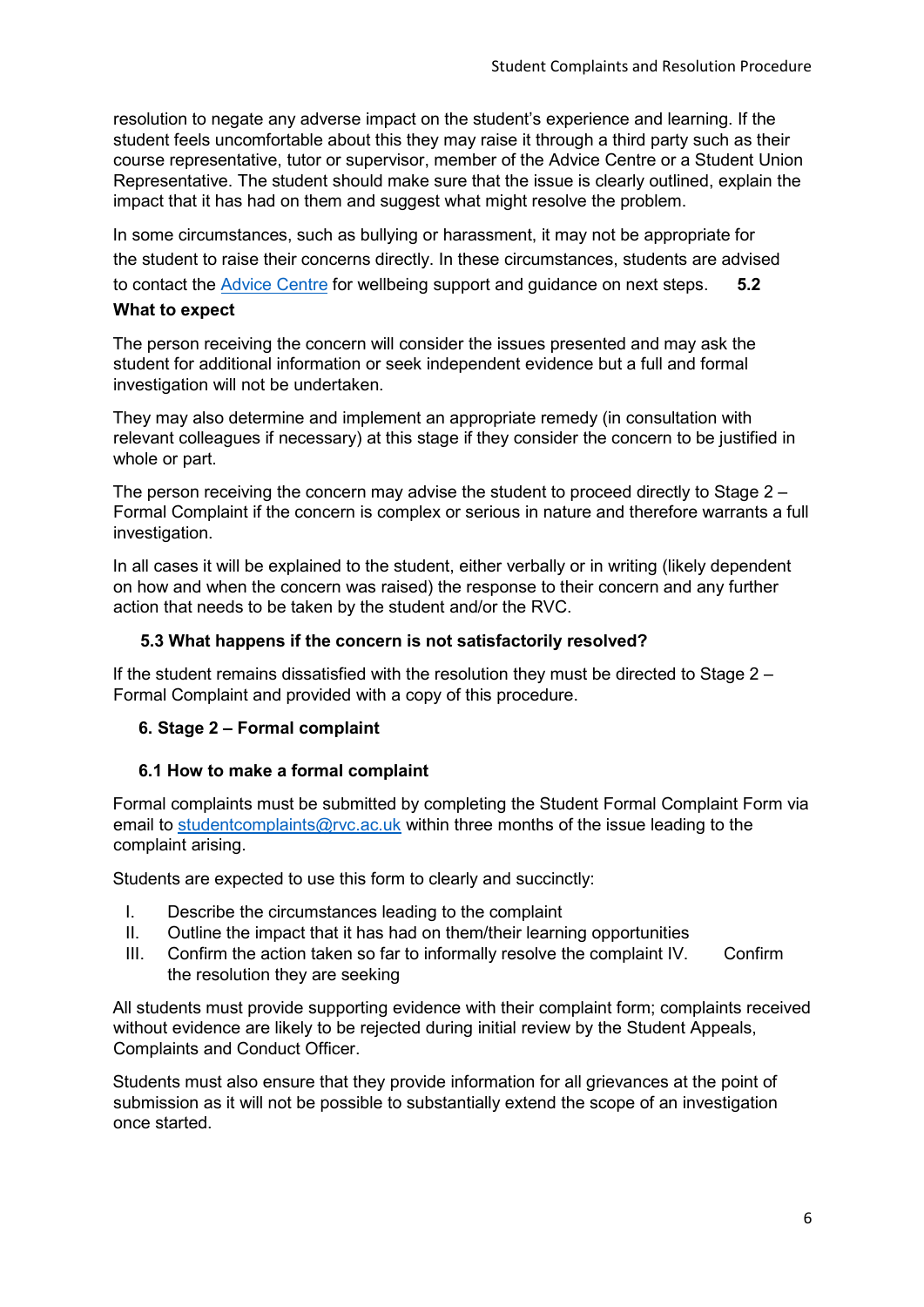# **6.2 Initial review**

The Student Appeals, Complaints and Conduct Officer will acknowledge receipt of the formal complaint within five calendar days and undertake an initial review of the Student Formal Complaint Form.

If the complaint does not fall within the remit of these procedures it will be rejected. The student will be informed in writing of this decision and the reasons that the complaint has been rejected. If necessary, the student will be referred to other procedures, such as Appeals and Representation, for resolution.

If the complaint does fall within the remit of the procedures but the student has not already sought informal resolution as outlined in Stage 1 they will be advised in writing to do so. However, in some circumstances, such as bullying or harassment, it may not be appropriate for the student to raise their concerns directly and informally. In these circumstances, students are advised to contact the Advice Centre for wellbeing support and guidance on next steps.

If the complaint does fall within the remit of these procedures and informal resolution has already been sought, the Student Appeals, Complaints and Conduct Officer will notify the student and confirm that an independent and appropriately trained investigator will be appointed to progress the complaint. Where the complaint relates to a member of staff, the investigator appointed will be independent of both parties and have been accepted by both parties. Failure by the student to accept an investigator without good and evidenced reason may result in the complaint being dismissed.

## **6.3 Complaint investigations**

The investigator will ensure that the student is informed about the power and scope of the investigation. It is recommended that an initial meeting is held with the student so that the information provided in the Student Formal Complaint Form can be expanded upon and the investigator is clear on the student grievance. The student may bring a supporter to this meeting; as these are internal RVC processes this cannot be a legal representative. The supporter may not contribute to the meeting unless asked to do so by the investigator. A member of RVC staff to act as note-taker may also be present.

The investigator may ask the student to provide additional information or evidence in support of their complaint. They may also liaise with other RVC colleagues or students to help to ascertain the facts of the case. It is the responsibility of the investigator to ensure that they have received all information and statements required to conclude the complaint.

# **6.4 Mediation**

Where the complaint concerns interaction with other students or staff the investigator may recommend referral to a mediator at any stage of the investigation. The mediator may be internal or external to the RVC. All costs associated with the appointment of an external mediator will be met by the RVC. If all parties accept mediation, the investigation will be suspended whilst mediation is undertaken. The mediator will report the mediation outcome to the investigator. If mediation has resolved the complaint the resolution as agreed by both parties will be communicated to the investigator and the complaint formally closed. If mediation has not resolved the complaint the investigation will be re-instated.

## **6.5 Investigation outcomes**

The investigator will reach an informed view on the merits of the complaint following consideration on the balance of probabilities and will draft an investigation report which confirms one of the following: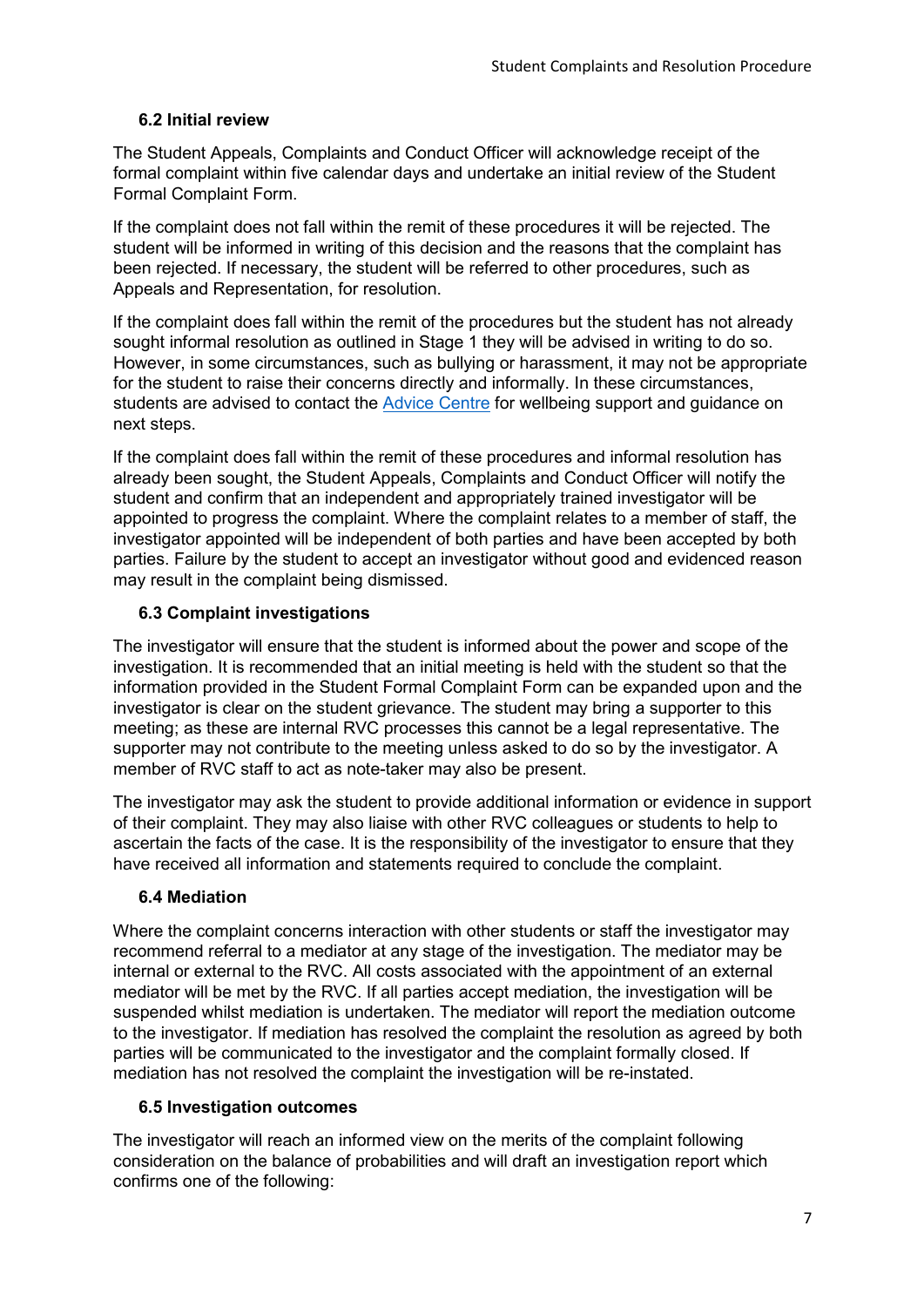- I. The complaint is upheld; suitable remedies proposed II. The complaint is not upheld
- III. The complaint is upheld in part; suitable remedies proposed
- IV. The case is complex and the final decision requires review by a Complaints Review Panel

The Student Appeals, Complaints and Conduct Officer will review the draft report to ensure that all concerns have been addressed and that proposed remedies are in line with RVC precedent and OIA guidance/case studies. They may involve the Academic Registrar and/or College Secretary in these deliberations. The investigator may be requested to provide further information or conduct an additional investigation if all issues have not been clearly addressed within the report.

If the report is agreed with outcomes i., ii. or iii. above, the Student Appeals, Complaints and Conduct Officer will write to the student confirming the outcome, any remedies and providing a copy of the Investigation Report. Details of Stage 3, Final Formal Review will also be provided to the student in the event that they do not accept the complaint outcome.

If the report is agreed with outcome iv. above, the Student Appeals, Complaints and Conduct Officer will write to the student confirming the interim outcome and provide a copy of the investigation report.

## **6.6 Complaint Review Panel**

The Complaint Review Panel will be formed of two members of a standing panel of six members of RVC staff appointed by the Principal. No panel members can have previously be involved in the case or have significant connections to the student, such as tutor responsibilities. The Student Appeals, Complaints and Conduct Officer will appoint one of the panel members to act as Chair. A secretary to the panel will also be appointed.

The third member of the panel will be a nominee of the President of the Students' Union selected for their independence from the complainant, their understanding of the principles at stake and the broad context of the study of the student whose case is being considered. The student can request that the Student Union member be omitted from the panel; where this occurs a further member of RVC staff from the standing panel will appointed.

The panel will receive the report of the investigation and the original student's Student Formal Complaint Form. The panel will determine on the balance of probabilities whether to